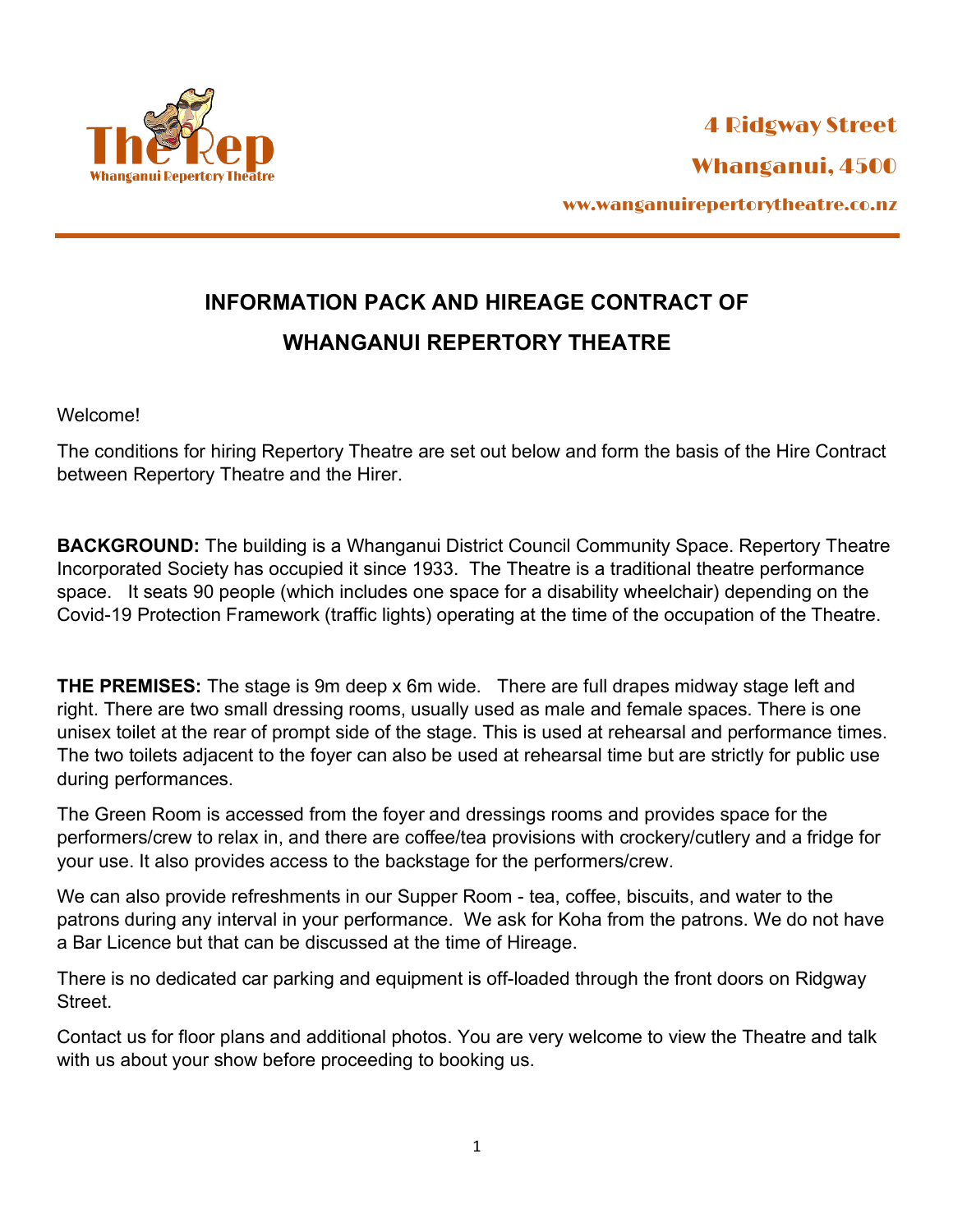## **HOW IT WORKS**

**SUBMIT**: Download a submission form from our website. Fill it out, send it back, and wait to hear from us. We will consider your submission, will respond within a week to confirm receipt, and will give you a due date when your submission is approved.

**RIGHTS AND LICENCES**: All necessary rights and licences must be obtained and paid for before your season begins.

**PUBLICITY:** You can e-mail us your press kit at least six weeks before your season opens. It would be helpful if your kit included a media release, a poster image (A3 min), at least one image for online publicity (it can be the same image used on your poster) and a basic marketing plan and we will ensure that your show is online within a week of receiving your press kit. We do not cover any marketing costs, but you can consult us on local publicity and negotiate responsibilities.

**REPERTORY'S LOGO:** Repertory's logo, physical address and website for bookings must appear on all promotional material. Repertory's logo specifically goes on the bottom, right-hand corner. We supply you with all necessary images upon acceptance of this agreement.

**TICKETING:** We recommend you use the services provided by the Royal Whanganui Opera House Box Office. Their Ticketing Co-Ordinator can be contacted at RoyalOperaHouse@whanganui.govt.nz or at 06 349 3108. They will explain their services and how they link with Repertory.

Repertory opens to the public 30 minutes prior to each performance and provides a Box Office service to sell tickets. Repertory does not apply a booking fee for tickets sold through our Box Office.

**INVITATION:** Every show needs an audience. Word of mouth has a big influence in Whanganui, and we know just the right people to invite to your show if you want to get the word out there – just ask. It is up to you if you want to use 'complimentary tickets' but we will include those seats in our gross box office takings. For no charge Repertory people can fill any unoccupied seats on a standby basis for audience development purposes

**CREW**: Bring your own or hire ours. We have in-house technicians who can help with pack-in and/or operate your show for \$20/hour (incl. GST). This can be included in your box office receipts or we can send you an invoice at the conclusion of your season. If you do need to hire one of our technicians, please discuss with us well in advance of your season. A Repertory committee member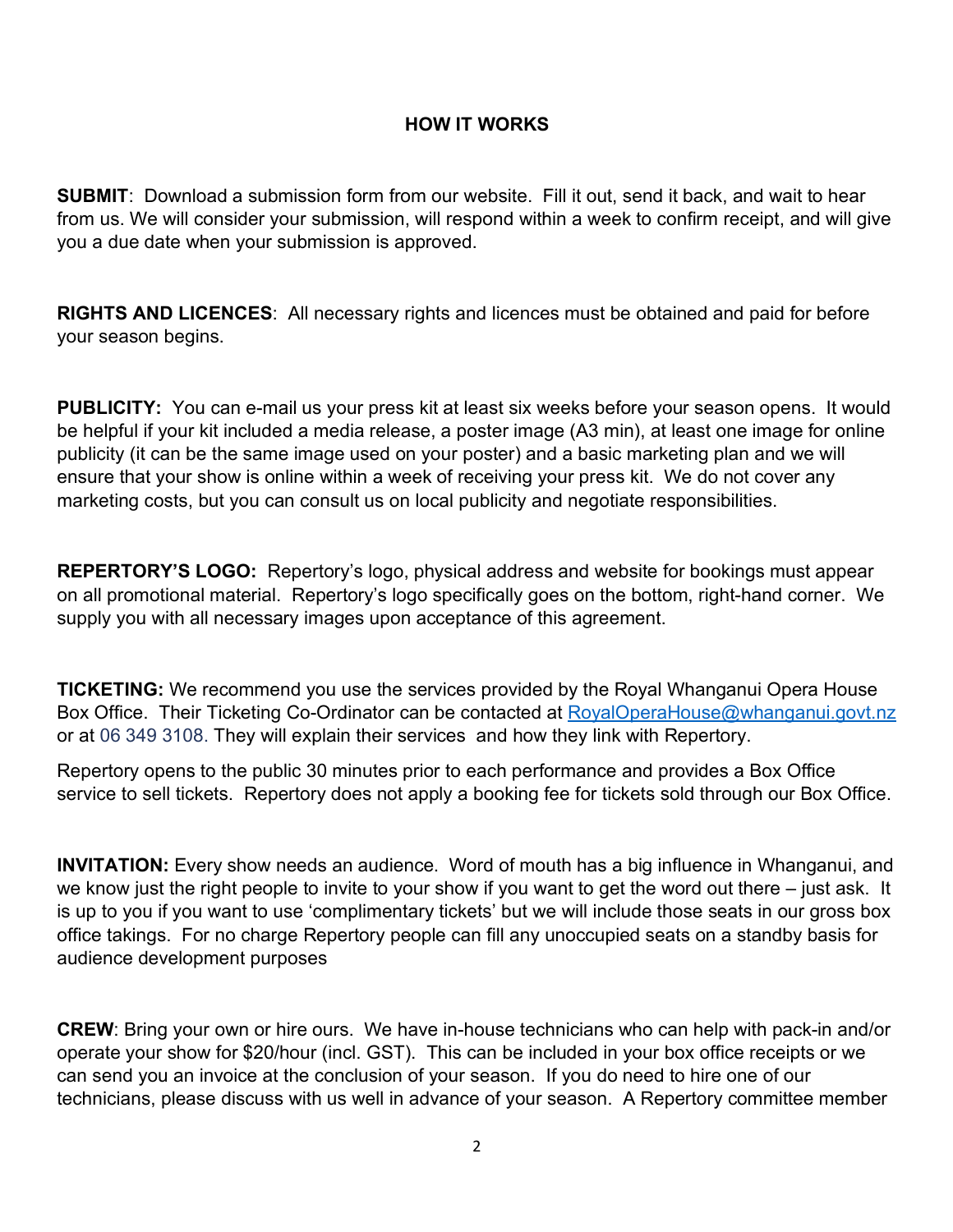will be around during your pack-in to answer any questions you may have, but will not, however, pack in your show for you.

**CARE & CLEAN**: You are in charge of keeping the performance space tidy and clean while you are using it. We will look after the foyer, all toilets and supper room. If it is left in a mess, you will be charged for the clean-up. No "buts" !

You must return the space to the same condition you found it in. All construction and painting in the space must be approved by the Committee. The floor cannot be drilled or fixed to. Food and/or liquid on stage must be approved by the Committee.

**INSURANCE:** You will be liable for any damage to the Theatre property through the actions of your performers and crew.

You are required to carry correct public liability insurance for the event of not less than two million dollars.

**GETTING PAID**: The Royal Whanganui Opera House will send you a breakdown of their Box Office Return (total sales, booking fees, expenses and total payment with their tax invoice). That is a separate arrangement, and you need to talk to them directly if you have any issues with that payment.

Repertory will send you a breakdown of our gross box office walk-in sales less expenses and Repertory's fee. Send us an invoice for the right amount along with your feedback so your payment can be processed. Repertory is not GST registered so you need to check any obligations you have with IRD.

**CANCELLATION OF SHOW:** Please advise us as soon as possible if you cannot proceed with your show. We do not apply a cancellation fee, but the Royal Whanganui Opera House may apply a cancellation fee for which you are responsible.

**FEEDBACK**: We are always open to new ideas and your feedback is a valuable tool to work out what we are doing right, what we are doing wrong, and what changes can be made. We take all feedback seriously. If you would like creative feedback from us, get in touch.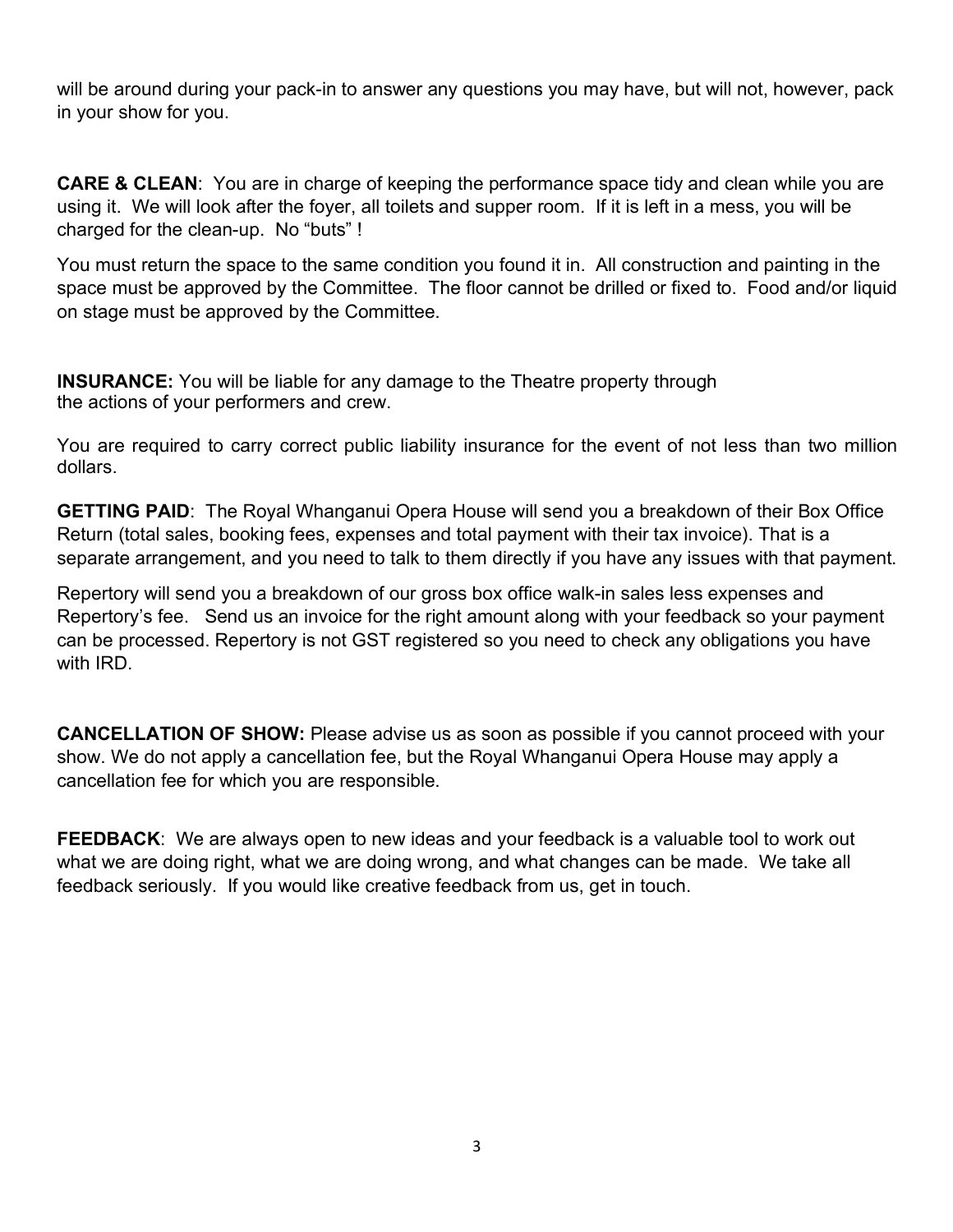## **IN A NUTSHELL – THE SCHEDULE**

## **Schedule of Fees**:

|                 | Per Hour | Per Day | Admin Fee | <b>Bond</b> |
|-----------------|----------|---------|-----------|-------------|
| Repertory       | 20.00    | 150.00  |           | 150.00      |
| Member          |          |         |           |             |
| Non-Member      | 30.00    | 200.00  | 30.00     | 150.00      |
| Community       | 20.00    | 150.00  | 30.00     | 150.00      |
| Organisation    |          |         |           |             |
| Commercial Hire | 30.00    | 200.00  | 30.00     | 150.00      |

The Admin Fee is not refundable.

**Tech/Operator hire:** \$20.00 per hour each (gst inclusive)

- **Capacity:** 90 seated, one disability chair space
- **Bookings**: Via Royal Whanganui Opera House Box Office in person or online. Repertory - in person
- **Marketing:** The Hirer's responsibility. You can consult us regarding publicity.

Hireage includes ticketing services by Repertory, seating (90 seats), basic lighting and sound equipment (see below), Front of House/Box Office and marketing assistance.

Hireage does **not** include marketing costs, crew costs, accommodation costs, travel costs, or additional lighting, sound, and AV equipment.

Other than what has already been mentioned, please make sure you abide by Repertory rules and Health and Safety regulations and attend an induction of the space when you arrive.

ANY MORE QUESTIONS? Send us an e-mail at whanganuirep@gmail.com and we will reply as soon as possible.